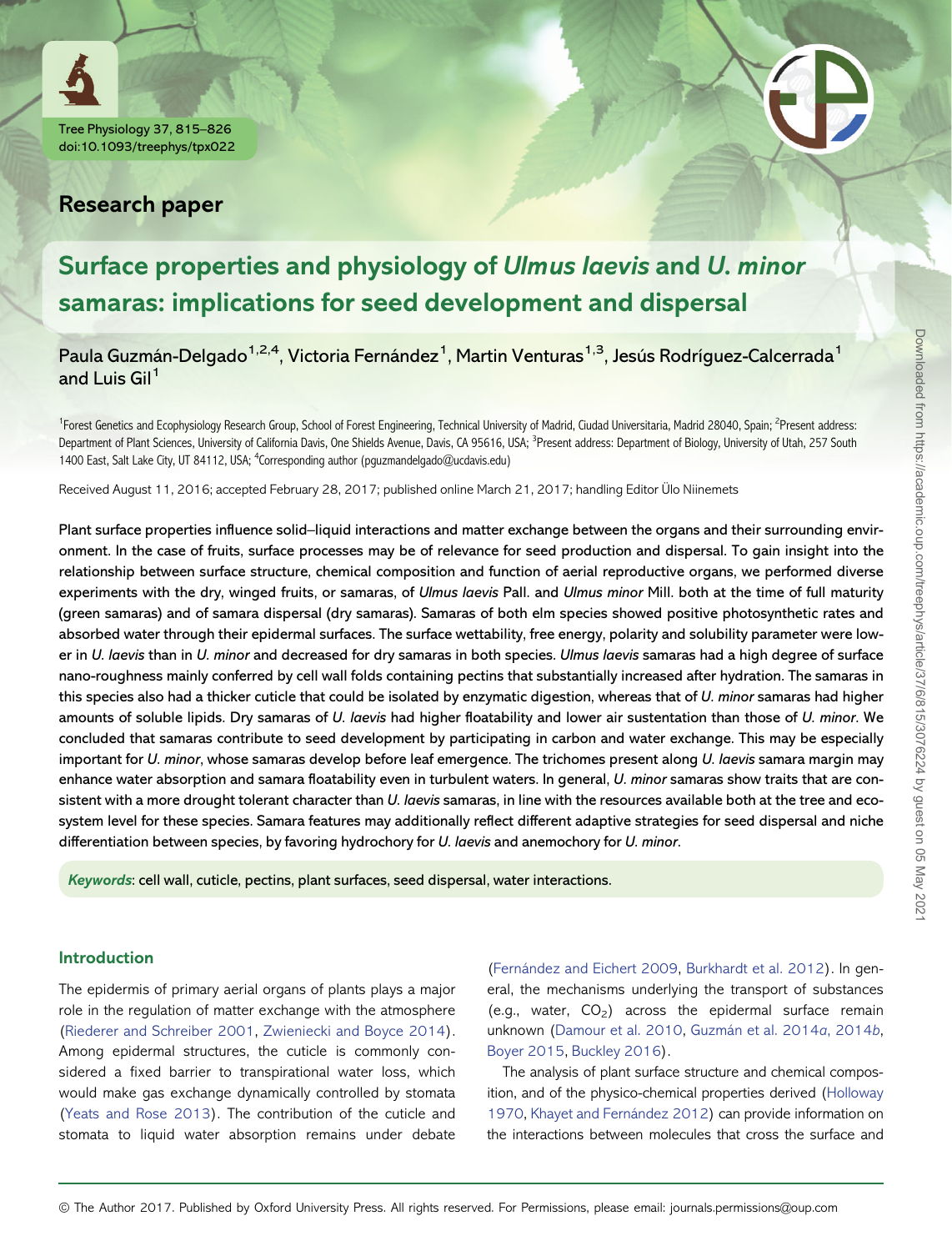<span id="page-1-0"></span>the surface itself. Further physiological and ecophysiological interpretations can be inferred, as shown for liquid water and leaf surfaces (e.g., [Brewer and Smith 1994](#page-10-0), [1997](#page-10-0), [Andol](#page-9-0)fillo [et al. 2002](#page-9-0), [Hanba et al. 2004,](#page-10-0) [Aryal and Neuner 2010,](#page-10-0) [van](#page-11-0) [Wittenberghe et al. 2012,](#page-11-0) [Fernández et al. 2014](#page-10-0)b, [Goldsmith](#page-10-0) [et al. 2016](#page-10-0)). Nevertheless, the significance of plant surface– water interactions and, in general, solid–liquid interactions, is unclear [\(Pierce et al. 2001](#page-11-0), [Rosado and Holder 2013\)](#page-11-0), as is the physical basis for such interfacial phenomena ([Kwok and](#page-11-0) [Neumann 1999](#page-11-0), [Fernández and Khayet 2015\)](#page-10-0).

Similar to plant surface–water interactions, the quantification, analysis and ecological interpretation of carbon and water exchange have mostly been conducted in leaves (e.g., [Farquhar](#page-10-0) [et al. 1989](#page-10-0), [Fernández and Eichert 2009\)](#page-10-0). In this regard, some studies revealed that foliar absorption of surface-deposited water can improve plant water status (e.g., [Boucher et al. 1995,](#page-10-0) [Gouvra](#page-10-0) [and Grammatikopoulos 2003,](#page-10-0) [Breshears et al. 2008](#page-10-0), [Berry et al.](#page-10-0) [2014](#page-10-0), [Fernández et al. 2014](#page-10-0)b, [Eller et al. 2016\)](#page-10-0), and also influ-ence net photosynthetic CO<sub>2</sub> uptake [\(Smith and McClean 1989](#page-11-0), [Munné-Bosch et al. 1999,](#page-11-0) [Simonin et al. 2009\)](#page-11-0). Although green leaves are the main sources of photosynthate production, other plant organs such as green fruits can display positive rates of atmospheric  $CO<sub>2</sub>$  uptake during part of their life-span and contribute to their own carbohydrate requirements for growth and maintenance [\(Aschan and Pfanz 2003\)](#page-10-0). Fruit production and seed dispersal are key stages of a plant's life cycle that determine processes such as colonization of new habitats, maintenance of diversity, seedling establishment and population structure ([Nathan and Muller-Landau 2000](#page-11-0), [Wang and Smith 2002\)](#page-11-0). Thus, understanding carbon and water balance during fruit production and the role of fruit characteristics involved in seed dispersal is important to fully comprehend the ecology of species.

Samaras are dry indehiscent winged fruits that are dispersed by wind (anemochory) or water (hydrochory; [Willson and](#page-11-0) [Traveset 2000\)](#page-11-0). Among other functions, the wings and hairs of fruits have been proposed to facilitate sustentation and floatability for their dispersal [\(Seiwa et al. 2008](#page-11-0), [Nilsson et al. 2010](#page-11-0)). Moreover, the samara wings of some species have been reported to exhibit positive rates of net photosynthetic  $CO<sub>2</sub>$ uptake  $(P_n)$  before they dry out and disperse; this is the case for green maple (Acer platanoides, [Aschan and Pfanz 2003](#page-10-0)), and for some dipterocarp species ([Kenzo et al. 2003](#page-10-0)). However, there is no information about the physico-chemical properties of samara wings and their role in physiological processes (mainly water and gas exchange), or their dispersal.

Ulmus laevis Pall. (European white elm) and Ulmus minor Mill. (field elm) are two deciduous tree species mainly distributed across southern and central Europe. Both elm species produce bulk quantities of samaras that remain green on the trees before they dry and disperse. However, U. minor samaras develop in late winter–early spring, several weeks before shoots flush, while U. laevis phenology is more delayed and its samaras

develop in spring almost simultaneously with leaf appearance (Figure 1). In addition, U. minor samaras are subsessile (i.e., with short pedicels), whereas U. laevis samaras have long, articulated pedicels and ciliated margins (Figure 1), these characteristics being some of the main morphological differences between the two elm clades to which each species belongs ([Wiegrefe et al. 1994\)](#page-11-0). Ulmus laevis populations are chiefly found in riverbeds and seasonally waterlogged forests, whereas those of U. minor are in flood-plain forests linked to shallow water-tables ([Venturas et al. 2014](#page-11-0)a). The niches each species occupy are associated, among other factors, with a higher susceptibility to drought [\(Venturas et al. 2013\)](#page-11-0) and tolerance to flooding ([Li et al. 2015](#page-11-0)) of *U. laevis* than *U. minor*. Elm samaras are dispersed by wind and water, and not by animals, which are seed predators [\(Perea et al. 2013,](#page-11-0) [Venturas et al. 2014](#page-11-0)b).

The study of surface properties of U. laevis and U. minor samaras may provide insight into the environmental and ecological significance of these leafy fruits that reflect trait-based and phylogenetic differences between the species. We hypothesized that samaras can contribute to their self-maintenance by absorbing atmospheric water and exhibiting positive  $P_n$ . Their specific morpho-chemical characteristics may also favor hydrochory for U. laevis and anemochory for U. minor, and the occupancy of different niches by the species. By following an integrative approach, we aimed to address three questions: (i) do green (at full maturity) and dry (at their abscission and dispersal time) samaras of U. laevis and U. minor have similar surface structure, chemical composition and physico-chemical properties; (ii) can samaras contribute to seed water and carbon economy; and (iii) how can samara surface properties be interpreted in terms of facilitating samara dispersal and seedling establishment?

#### Materials and methods

#### Plant material

Fully developed, undamaged U. laevis and U. minor samaras (sometimes referred to as U. laevis and U. minor along the text)



Figure 1. Branches of U. laevis (A) and U. minor (B) with fully developed green samaras. The photographs are not at the same scale. Samara projected surface area is  $\sim$ 1 cm<sup>2</sup> for *U. laevis* and  $\sim$ 4 cm<sup>2</sup> for *U. minor.* Note the presence of expanding leaves in U. laevis vs closed vegetative buds in U. minor.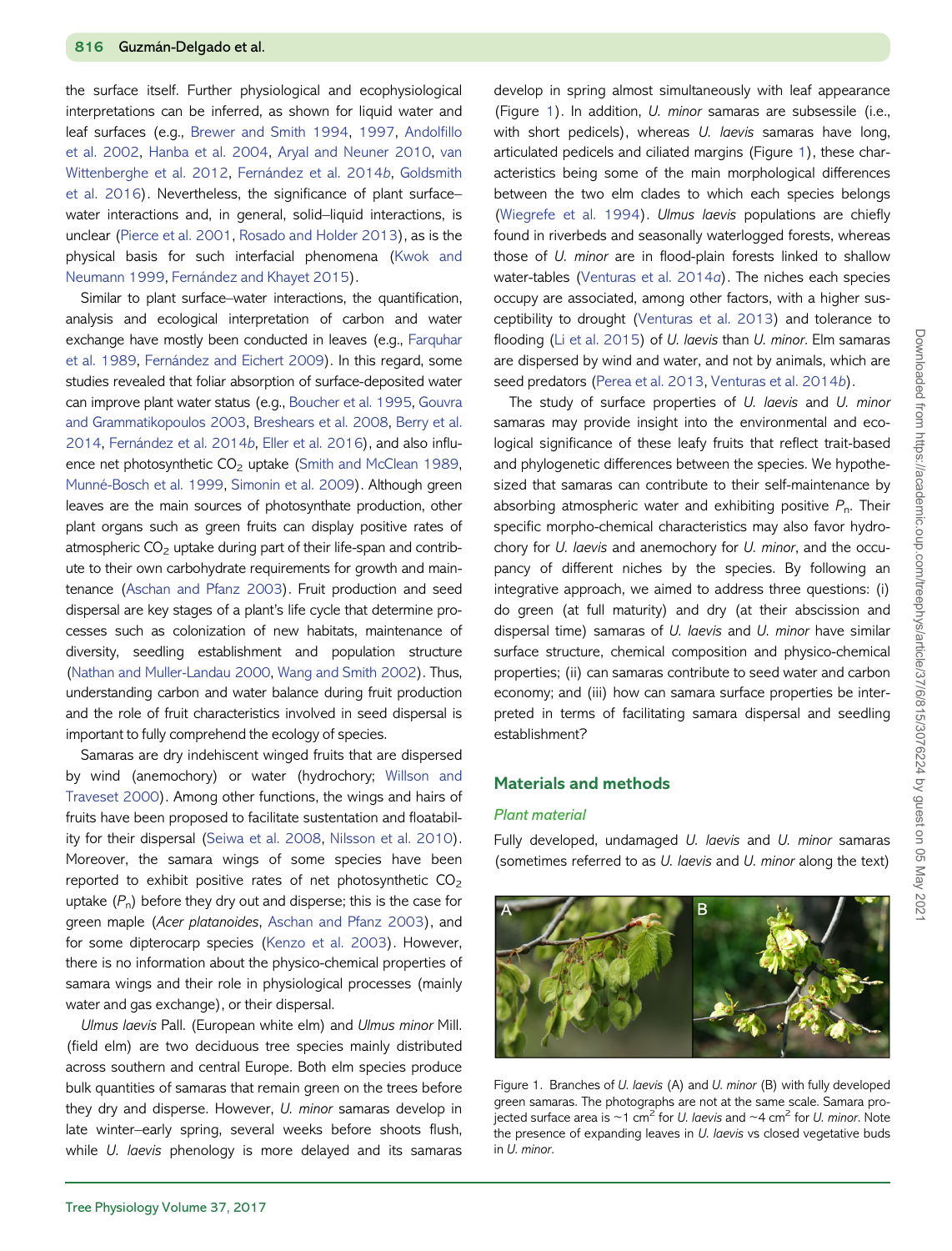were selected for this study. Except for a sustentation experiment, samaras were located at the apex of external, east-facing shoots of six trees (three in the case of carbon exchange measurements) per species growing at 'Puerta de Hierro' nursery (Madrid, Spain; 40.45° N, 3.75° W) within a conservation plot of the Spanish Elm Breeding Program. For the sustentation trial, samaras at different positions around the crown of three trees per species were selected from the previous location in the case of U. minor and from Valdelatas forest (Madrid, Spain; 40.53° N, 3.68° W) in that of U. laevis.

Samaras were analyzed either attached to the trees or after detachment from shoots. Shoots were collected from branches kept in water for 15 min before laboratory measurements. The analyses were performed on samaras at approximately the time of full maturity (referred to as green samaras) and at the time of pedicel abscission (referred to as dry samaras), the latter being coincident with samara dispersal period.

The mean values of relative humidity (RH) and temperature at the 'Puerta de Hierro' location for the 8-day period prior to green samara analyses ranged from 89% to 13%, and 0.3–25.2 °C for U. minor and between 91% and 20%, and 4.7–22.1 °C for U. laevis (data collected from 'Madrid Puerta de Hierro' weather station, 1–13 April 2015). Since dew condensation on the samara surfaces was observed during early morning, higher RH and/or lower temperature values were expected to be reached at least at the experimental plots where the trees were located. Similar environmental conditions were recorded at the time of samara abscission (data not shown).

# Determination of physico-chemical properties of samara surfaces

Thermodynamic approaches can be used to characterize the properties of solid surfaces, such as those of plants, in relation to liquid interactions. The measurement of drop contact angles  $(\theta)$  deposited on to a surface is the most frequently used methodology to estimate the tendency of a plant surface to be wet, i.e., its wettability ([Koch and Barthlott 2009\)](#page-10-0). Intrinsic properties of a solid surface such as the surface free energy  $(y)$  can be additionally determined by measuring  $\theta$  of drops of liquids with different degrees of polarity ([van Oss et al. 1987,](#page-11-0) [1988](#page-11-0)). Considering the type of molecular interactions occurring at the surface of a solid (s) (or liquid, l), the total surface free energy  $(y_s)$  (or surface tension,  $y_l$ ) can be expressed as the sum of the Lifshitz-van der Waals ( $\gamma_{\rm s}^{\rm \, LW}$ , or dispersive component) and the acid–base ( $\gamma_{\rm s}^{\rm \, AB}$ , or non-dispersive component; [Fowkes 1963,](#page-10-0) [van Oss et al. 1987, 1988\)](#page-11-0). While the  $\gamma$  is commonly used in artificial solid surface characterization, it has only recently been applied to intact plant surfaces ([Fernández et al. 2011,](#page-10-0) [Fernández and Khayet 2015](#page-10-0)). The solubility parameter  $(\delta)$  as first introduced by [Hildebrand \(1949\)](#page-10-0) and further developed by various researchers (e.g., [van Krevelen and Hoftyzer 1976,](#page-11-0) [Hansen 2004](#page-10-0)) enables the quantification of the cohesive

properties of a substance and the degree of interaction between molecules [\(van Krevelen and te Nijenhuis 2009\)](#page-11-0). While prediction of solubility parameters is commonly used, e.g., for the design and fabrication of polymeric membranes ([Khayet et al.](#page-10-0) [2007\)](#page-10-0), in the coating industry [\(Hansen 2004](#page-10-0)) or in pharmacology [\(Hancock et al. 1997](#page-10-0)), it was first applied by [Khayet and](#page-10-0) [Fernández \(2012\)](#page-10-0) to analyze the properties and potential thermodynamic interactions between plant surface chemical constituents and an array of agrochemicals. Although it can be predicted from molecular structures, the  $\delta$  of a certain surface can also be derived after measuring contact angles of different liquids followed by the calculation of the total surface free energy and the cohesive energy density ([Khayet and Fernández 2012](#page-10-0)).

To characterize the surface properties of green and dry samaras, advancing  $\theta$  of drops of double-distilled water, glycerol and diiodomethane (the last two of 99% purity; Sigma-Aldrich, Munich, Germany) were measured on intact surfaces using a drop shape analyzer DSA100 (Krüss GmbH, Hamburg, Germany). Wing mid-sections of each samara side were cut with a scalpel and mounted on to microscope slides with doublesided adhesive tape. Two microliter drops of each liquid were deposited on to the surfaces with a manual dosing system holding a 1 ml syringe with a 0.5-mm-diameter needle (number of samples  $(n) = 30$  per species, samara type and side). Contact angles were automatically calculated by fitting the captured drop shape to the one calculated from the Young-Laplace equation. Measurements were performed at room temperature (20 °C).

The total surface free energy  $(y_s)$  and its components, i.e., the Lifshitz-van der Waals  $(\gamma_{\rm s}^{\, \rm LW})$  and acid–base  $(\gamma_{\rm s}^{\, \rm AB})$ , the polarity  $(\gamma_s^{AB} \gamma_s^{-1})$  and the total solubility parameter ( $\delta$ ) of the samara surfaces, were estimated ([Fernández et al. 2011](#page-10-0), [Khayet and](#page-10-0) [Fernández 2012](#page-10-0)). The surface tension of the liquids  $(\gamma_1)$  and its components (with  $\gamma^{\text{AB}}$  divided into the electron acceptor  $(\gamma^+)$  and electron donor ( $\gamma$ <sup>-</sup>) interactions; [van Oss et al. 1987\)](#page-11-0) were:  $\gamma_1 =$ 72.80 mJ m<sup>-2</sup>,  $\gamma^{\text{LW}} = 21.80 \text{ mJ m}^{-2}$ ,  $\gamma^+ = \gamma^- = 25.50 \text{ mJ m}^{-2}$  for water;  $\gamma_1$  = 63.70 mJ m<sup>-2</sup>,  $\gamma^{LW}$  = 30.10 mJ m<sup>-2</sup>,  $\gamma^+$  = 8.41 mJ m<sup>-2</sup>,  $\gamma^- = 31.16$  mJ m<sup>-2</sup> for glycerol; and  $\gamma_1 = \gamma^{\text{LW}} = 50.80$  mJ m<sup>-2</sup>,  $\gamma^+=$  0.56 mJ m<sup>-2</sup>,  $\gamma^-=$  0 mJ m<sup>-2</sup> for diiodomethane [\(Fernández](#page-10-0) [and Khayet 2015\)](#page-10-0).

#### Extraction and determination of soluble lipids

Soluble cuticular lipids (or waxes) were extracted by dipping intact green and dry samaras ( $n = 40$  U. minor, and 60 U. laevis, 2 repetitions) into 150 ml of chloroform for 1 min. Extracts were evaporated until dryness, weighed and, in the case of green samaras, saved for gas chromatography coupled to mass spectrometry (GC–MS) analysis. The amount of soluble lipids was expressed on a dry weight (DW) basis.

For GC–MS, samples were filtered using PTFE filters prior to injection in a GC–MS apparatus (GC Varian CP-3800 coupled to a MS ion trap Varian Saturn 2200, GC-ITMS, automatic injector COMBI-PAL; CTC Analytics, Zwingen, Switzerland). The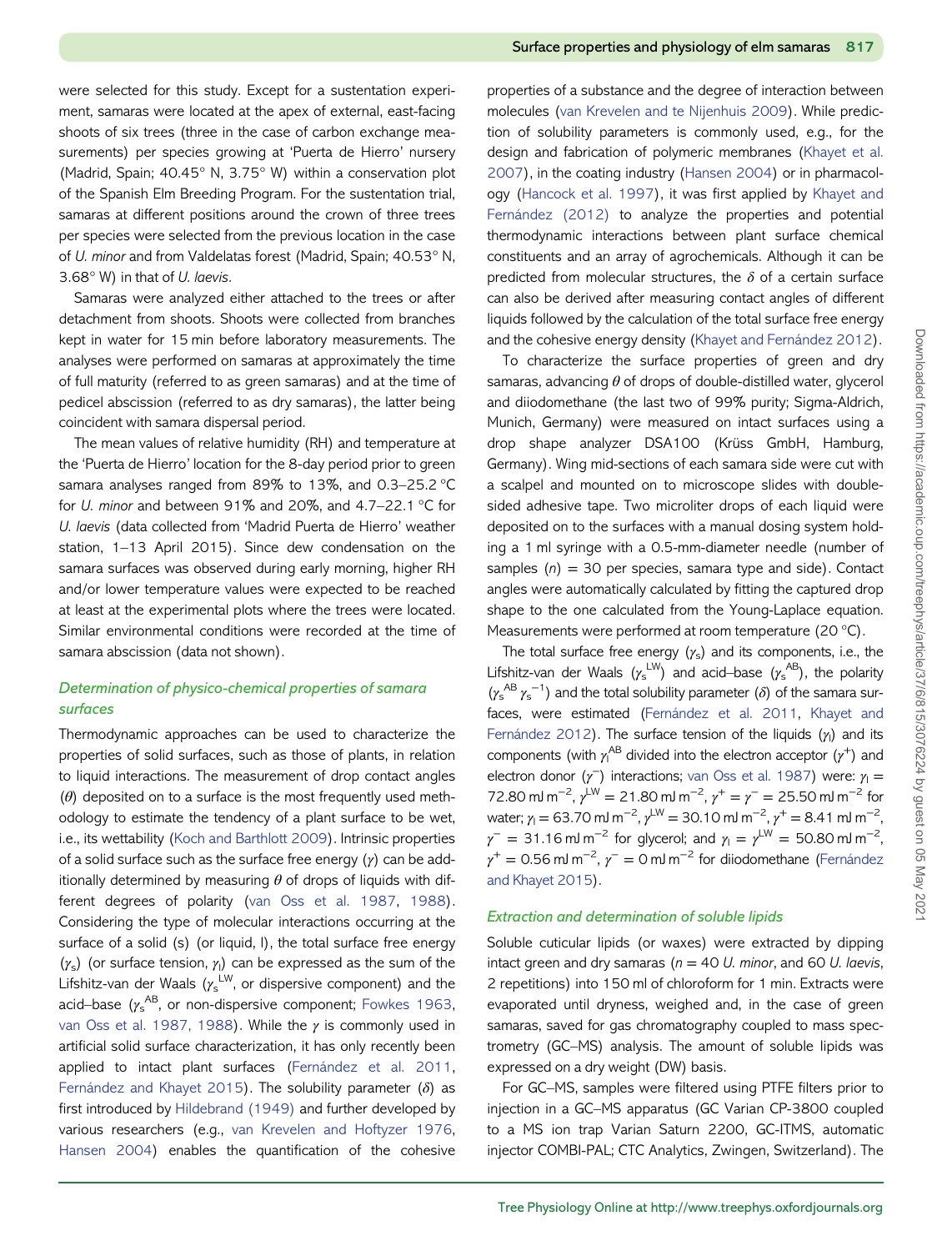chromatographic conditions were as follows (86 min per run): injection volume 1 µl, with helium as carrier gas (1.2 ml $\,$ min $^{-1})$ , and injector temperature 290 °C. The column (SLB-5 ms fused silica capillary column, 30 m  $\times$  0.25 mm  $\times$  0.25 µm film thickness; Supelco, Sigma-Aldrich) was set to 40 °C (3 min), heating rate of 10 °C min−<sup>1</sup> up to 290 °C (18 min), and 20 °C min−<sup>1</sup> up to 310 °C (13 min). The MS conditions were: 70 eV ionization voltage, 150 °C trap temperature, 20–550 units of mass scan range with 8 min solvent delay. The compounds were identified and quantified by comparing their mass spectra with NIST library spectra and analyzing the corresponding peaks of GC–MS ion chromatograms.

#### Enzymatic treatments

Green samaras, both intact and after soluble lipid extraction, were immersed in enzymatic solutions to evaluate the effect of enzyme hydrolysis on samara tissues. The solutions contained either 2% cellulase, 2% pectinase, or a mixture of 2% cellulase plus 2% pectinase (Novozymes, Bagsvared, Denmark), plus 1% PVP (Sigma-Aldrich) and 2 mM  $N_3$ . The pH was adjusted to 5.0 by adding sodium citrate [\(Guzmán et al. 2014](#page-10-0)a). A surfactant at 0.01% concentration (Break-Thru, Evonik Industries, Essen, Germany;  $\gamma_\text{l}\simeq$ 22 mN m $^{-1})$  was also added to facilitate the hydrolysis process. Samaras were maintained in the solutions for 1 month at room temperature (19–21°C), carefully shaking the flasks at frequent time intervals. The effect of enzymes on U. laevis trichomes was assessed by subjecting samaras to digestion periods from 1 to 5 days (without surfactant). At the end of the various digestion periods, isolated cuticles and samaras of U. laevis (the cuticle of U. minor could not be successfully isolated) were selected, air-dried and stored for microscopic observation.

#### **Microscopy**

Gold-sputtered, intact (green and dry) and chloroform-extracted samaras of both species, as well as U. laevis enzymatically digested samaras and the upper and lower sides of the isolated cuticles were examined by scanning electron microscopy (SEM). A Philips XL30 SEM (Eindhoven, The Netherlands) microscope equipped with a EDAX DX-4i energy dispersive X-ray analyzer with ECON IV detector (Mahwah, NJ, USA) was used. Surface structure and stomatal densities were evaluated on SEM micrographs of intact samara sections corresponding to the wing and seed regions of the two samara sides ( $n = 10$  per species).

Green and dry intact samaras, and previously rehydrated dry samaras were analyzed by transmission electron microscopy (TEM). Dry samaras were rehydrated by immersion in distilled water for 8 h. Samaras were cut into 4 mm<sup>2</sup> pieces and fixed in 2.5% glutaraldehyde–4% paraformaldehyde (both reactants from Electron Microscopy Sciences (EMS), Hatfield, USA) for 6 h at 4 °C. Thereafter they were rinsed in ice-cold phosphate buffer (pH 7.2) four times within a period of 6 h, and left overnight in darkness at room temperature (18–20 °C). Tissues were post-fixed in a 1:1 2% aqueous  $OsO<sub>4</sub>$  (TAAB Laboratories, Berkshire, UK) and 3% aqueous  $K_4Fe(^{13}CN)_6.3 H_2O$  (Sigma-Aldrich) solution for 1.5 h. Thereafter they were washed with distilled water  $(x3)$ , dehydrated in a graded series of 30%, 50%, 70%, 80%, 90%, 95% and 100% acetone (two repetitions, 15 min each concentration) and embedded in acetone-Spurr's resin (TAAB Laboratories) solutions (3:1, 2 h; 1:1; 2 h; 1:3; 3 h (v:v)) and then in pure resin overnight at room temperature (25 °C). Final embedding was done in blocks, which were incubated at 70 °C for 3 days for complete polymerization. Ultrathin sections were cut, mounted on nickel grids and post-stained with Reynolds lead citrate (EMS) for 5 min. Samples were observed with a Jeol 1010 electron microscope (Tokyo, Japan) operated at 80 kV, equipped with a CCD megaview camera.

The thickness of the cuticle and external cell wall of ordinary epidermal cells of both species and the length of U. laevis cuticle (effective vs projected) were measured on TEM micrographs of green samaras using siViewer (Olympus Soft Imaging Solutions GmbH, Münster, Germany) and ImageJ 1.45 s (National Institutes of Health, Bethesda, MD, USA) softwares. Measurements were carried out at periclinal areas, excluding those located close to anticlinal regions ( $n = 15$ , 10–20 repetitions).

#### Samara water exchange and net photosynthetic  $CO<sub>2</sub>$  uptake

For both species, the water loss rates and absorption capacity were evaluated in detached green and dry samaras, respectively. The surface evaporation rate  $(E)$  of the samaras  $(n = 10)$  was measured gravimetrically over 20 min. The time response of further samara water losses was evaluated by recording weight variations for 4 days at room conditions (19–21°C, 34–38% RH) and fitting the values to an exponential growth to maximum function:

$$
f(t) = a \times (1 - e^{-1/b \times t})
$$

where  $a$  and  $b$  represent the initial water content of green samaras and the time constant, respectively [\(Zwieniecki et al.](#page-11-0) [2007\)](#page-11-0). To facilitate interpretations, the time course of samara water loss was represented using a simple exponential decay function.

For water absorption measurements, samaras ( $n = 4$  per species comprising 10 samaras each) were maintained in darkness in a closed container for 4 days at  $\sim$ 95% RH, a condition achieved by air exposure to a supersaturated solution of Pb  $(NO<sub>3</sub>)<sub>2</sub>$  at 20 °C ([Winston and Bates 1960\)](#page-11-0). Other groups of samaras ( $n = 10$  per species) were kept in a container with distilled water, and they were frequently pushed carefully to the bottom of the container. Samples were weighed at the beginning of the experimental periods and each 24 h afterwards.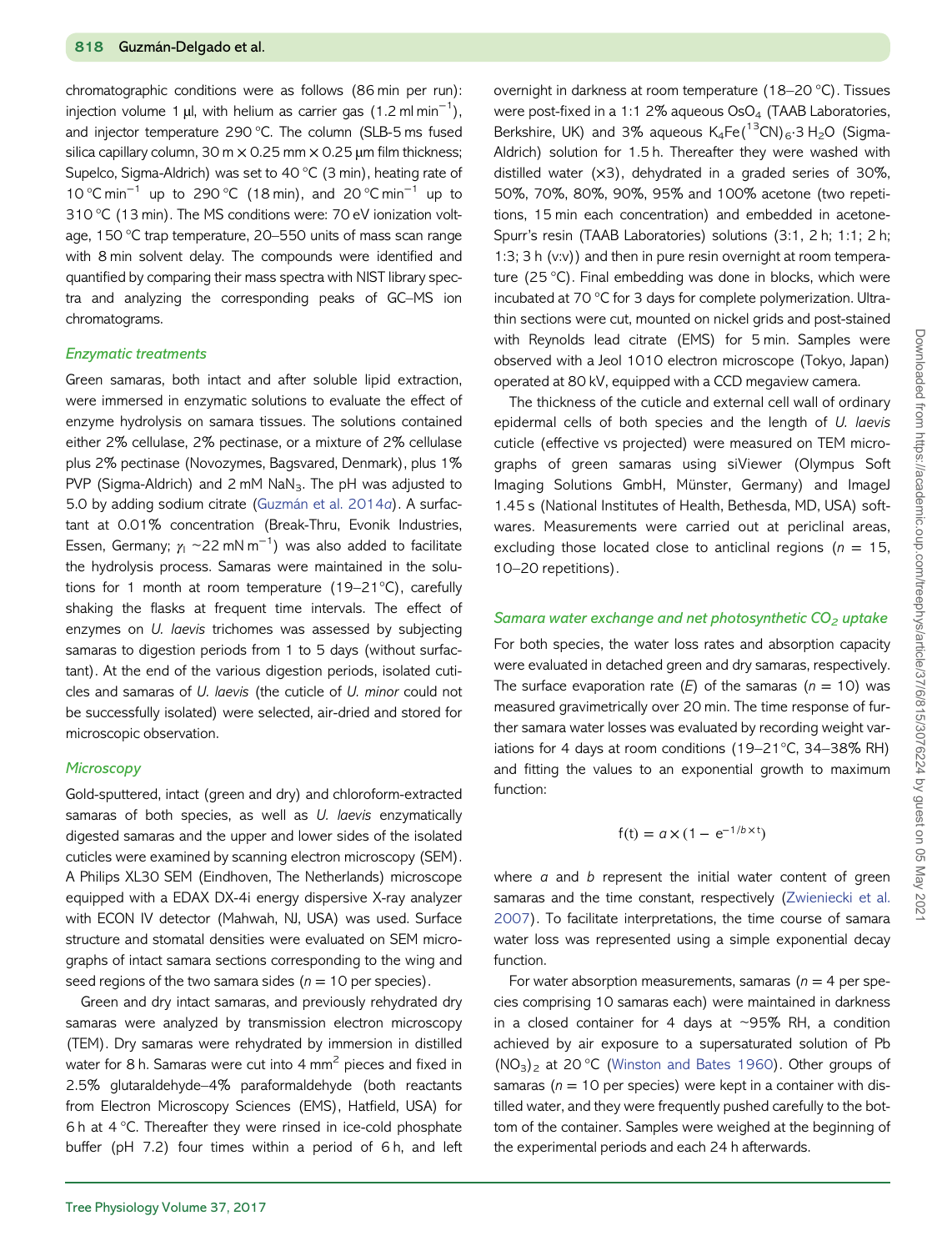<span id="page-4-0"></span>Air conditions during measurements were recorded using a Hobo H21-002 Micro Station with a S-THB-M002 Temperature/ RH Sensor (Onset Computer, Cape Cod, MA, USA). The RH values measured are consistent with those occurring in the natural environment of both species when samaras are on the trees (confirmed by MAGRAMA meteorological data; [Venturas](#page-11-0) [et al. 2013\)](#page-11-0).

Net photosynthetic  $CO<sub>2</sub>$  uptake rate  $(P<sub>n</sub>)$  was measured with a portable photosynthesis system (LI-6400, Li-Cor Inc., NE, USA). Measurements were conducted in situ in attached, green samaras  $(n = 9$  per species) well-exposed to sunlight at ambient air temperature and RH. Irradiance was set to match ambient values, at 1500  $\mu$ mol m<sup>-2</sup> s<sup>-1</sup>, using the LI-6400-40 blue-red light source. Air flow during measurements was set at 200  $\mu$ mol s<sup>-1</sup> and air  $CO<sub>2</sub>$  concentration at 400 ppm, using the built-in  $CO<sub>2</sub>$  mixer. Measurements were made at full samara expansion and so on different days for U. minor and U. laevis. Air temperature was  $18.3 \pm$ 0.7 and 23.4  $\pm$  0.5 °C, and air vapor pressure deficit 0.77  $\pm$ 0.10 and 1.00  $\pm$  0.20 kPa for *U. minor* and *U. laevis*, respectively. The  $2 \text{ cm}^2$  surface area of the measurement cuvette was filled. However, in the case of U. laevis, whose samaras are smaller than those of U. minor, we placed two samaras into the cuvette to maximize  $CO<sub>2</sub>$  flux from plant material and minimize leakage. In addition, data were corrected to take into account diffusion leaks, as modeled by [Rodeghiero et al. \(2007\).](#page-11-0)

The occurrence of numerous epidermal folds and a network of overlapped trichomes on samara edges in U. laevis lead to substantial differences between effective and projected surface areas. Therefore, and similar to samara soluble lipid amount, water loss rates and  $P_n$  were normalized by tissue DW. To facilitate comparisons, stomatal density and  $P_n$  were expressed on a projected surface area basis. Dry weight was obtained from oven-dried samaras (at 7 °C) for 3 days. The projected surface area of the samaras was calculated by analyzing scanned material with ImageJ 1.45 s and WinFOLIA (Regent Instruments Inc., Québec City, Canada) softwares. The ratio of weight to projected surface area was additionally calculated.

#### Samara floatability and sustentation

Two experiments were performed to determine potential differences in floatability and sustentation of U. laevis and U. minor dry samaras. For the floatability trial, samaras ( $n = 20$  per species) were dropped on the water surface of two plastic containers (30 ×  $20 \times 20$  cm<sup>3</sup>) filled with tap water (3–5 cm deep) and covered with a lid. Still and running water treatments were applied to simulate a stationary and turbulent water regime, respectively. The still water container was placed on a shelf of the laboratory, whereas the running water container was placed on an agitator set at 75 rpm creating waves that covered the samaras. During 8 days, the number of samaras that remained floating on the surface was counted every 24 h. During this time, air temperatures oscillated between 22 °C and 24 °C.

For the sustentation experiment, samaras ( $n = 30$  per species) were dropped from a height of 5.36 m to measure the time that each samara took to reach the floor, and the distance at which the samara landed from the vertical drop axis. The experiment was performed in a closed warehouse, at 21 °C air temperature and with still air. The weight and projected surface area of each samara were measured.

#### Statistical analysis

Analysis of variance and Duncan's Multiple Range tests, and unpaired t-tests were undertaken using SPSS 15.0.1 statistical package (SPSS Inc., Chicago, IL, USA) to compare mean values between species and samara type (5% significance). Samara water absorption was analyzed using Student's t-test paired sample comparisons.

# **Results**

#### Samara morphology and surface structure

Samaras of U. laevis had lower projected surface area and DW values as compared with U. minor (Table 1, Figure [1\)](#page-1-0). For both species, the surface roughness of green samaras was chiefly conferred by the vascular bundles (Figure [2A](#page-5-0) and B), epidermal cells (Figure [2C](#page-5-0) and D), and epicuticular wax plates (data not shown). Conspicuous nano-folds were additionally present in U. laevis (Figure [2](#page-5-0)C). Stomata were often localized over the bundles, some pores being partially or fully covered with organic material (pos-sibly waxes), especially in U. minor (Figure [2D](#page-5-0)). Stomatal density was approximately three times higher for U. laevis than U. minor

Table 1. Dry weight (DW), projected surface area (A), stomatal density, cuticle and outer cell wall thickness, soluble lipid amount, surface evaporation rate (E) and  $CO_2$  assimilation rate ( $P_n$ ) of U. laevis and U. minor green samaras.

| Parameter                                                    | U. laevis               | U. minor          |
|--------------------------------------------------------------|-------------------------|-------------------|
| DW (mg samara <sup>-1</sup> )                                | $3.76 \pm 0.39a$        | $12.08 \pm 1.45b$ |
| A (cm <sup>2</sup> samara side <sup>-1</sup> )               | $1.08 \pm 0.06a$        | $4.20 \pm 0.38$ b |
| Stomatal density<br>(stomata mm <sup><math>-2</math></sup> ) | 13.7 $\pm$ 2.8a         | $4.6 \pm 1.6$ b   |
| Cuticle thickness (nm)                                       | $295 + 32$              | $105 + 19$        |
| Outer cell wall thickness (um)                               | $1.3 + 0.2 - 2.0 + 0.2$ | $1.0 + 0.2$       |
| Soluble lipid amount (mg $g^{-1}$ )                          | $55.3 \pm 1.8$          | $75.9 + 4.9$      |
| $E 0-7$ min (µmol $g^{-1}$ s <sup>-1</sup> )                 | 14.89 $\pm$ 5.77a       | $2.77 \pm 1.24$ b |
| E 7-20 min ( $\mu$ mol g <sup>-1</sup> s <sup>-1</sup> )     | $3.37 + 1.98a$          | $2.65 + 0.49a$    |
| Area-based $P_n$ (µmol m <sup>-2</sup> s <sup>-1</sup> )     | $1.65 \pm 0.79a$        | $1.07 + 0.33a$    |
| Mass-based $P_n$ (nmol $g^{-1}$ s <sup>-1</sup> )            | $46.8 + 22.3a$          | $47.5 + 14.5a$    |
| Water loss time constant (h)                                 | $20.4 + 2.5a$           | $31.0 + 6.5b$     |

Data are means  $\pm$  SD. The number of samples per species used for calculations was: 59 for DW and A, 10 for stomatal density, 15 for cuticle and cell wall thickness, 10 for E rate and water loss time constant, and 9 for  $P_n$ ; 60 U. laevis and 40 U. minor were used for soluble lipid amount. Within rows, values marked with different letters are significantly different according to Duncan's Multiple Range or t-test ( $P \le 0.05$ ). <sup>1</sup> Flat–convex cell wall regions.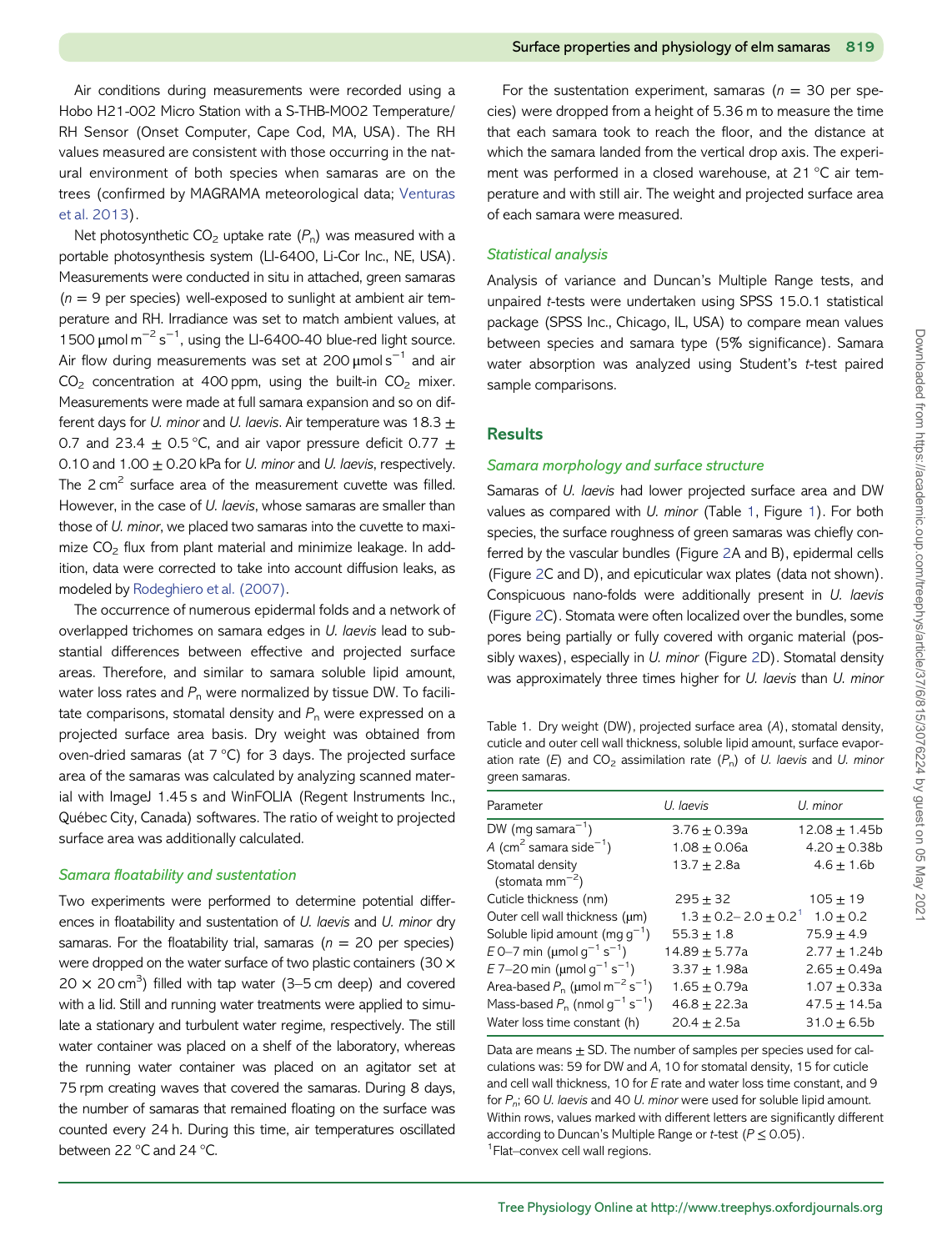<span id="page-5-0"></span>

Figure 2. SEM micrographs of intact green samaras of U. laevis (A, C) and U. minor (B, D). The state of the outer epidermal cell wall of U. laevis of the outer epidermal cell wall of U. laevis

(Table [1](#page-4-0)). The trichomes found along U. laevis samara margin were observed to be non-glandular. By contrast, U. minor had few glandular trichomes sparsely distributed on the wing surface (data not shown). Structural differences between the external surface of non-seed vs seed regions or samara sides were negligible.

The outer epidermal cell wall of U. laevis green samaras as observed by TEM was sinuous, with thicker areas giving rise to convexities that correspond to the mentioned folds (Figure 3A vs Figure 2C). These cell wall folds increased the surface area of green samaras by an approximate factor of 2.6 relative to a flat surface. The external cell wall of U. minor epidermis was rather smooth (Figure 3B). Highly electron-dense material was present at variable intervals in cell wall areas underneath the cuticle of the two species, including *U. laevis* folds (Figure 3A and B). According to Holloway'[s nomenclature \(1982\),](#page-10-0) the samara cuticle of both species had a 'reticulated' morphology. The 'reticulum', which was more conspicuous in U. minor cuticle, could sometimes be observed up to the epicuticular wax layer (Figure 3C and D). The cuticle of U. laevis green samaras was about three times thicker than that of U. minor (excluding the epicuticular wax layer), and as much as twofold higher in the case of the whole outer epidermal cell wall (Table [1\)](#page-4-0).

While SEM micrographs of dry samaras showed an increased nerve protrusion for both species and tissue folding in the case of U. minor relative to green samaras, U. laevis dry samara crosssections revealed a smoother outer epidermal wall (Figure 3A and inset box). After samara rehydration, U. laevis outermost cell wall regions adopted a similar aspect to green samaras (data not shown).

#### Chemical composition of samara surfaces

The amount of chloroform-soluble lipids was higher for U. minor than U. laevis, mean values being, respectively for each species,



(A, C) and U. minor (B, D) intact samaras. The micrographs correspond to green samaras with the exception of that in the inset box in (A), which is of a dry samara. Arrows indicate highly electron-dense material. acw, anticlinal cell wall; cw, cell wall; cu, cuticle; EW, epicuticular waxes.

75.9 vs 55.3 mg g<sup>-1</sup> (green samaras), and 39.0 vs 17.2 mg  $g^{-1}$  (dry samaras). The most abundant soluble lipids identified in green samaras were long-chain primary alcohols (78.6% for U. laevis vs 92.4% for U. minor) and triterpenoids (10.1% vs 5.6%).

Scanning electron microscopy coupled to X-ray analyses revealed the presence of relatively high concentrations of silicon in the samaras, especially in U. laevis trichomes and as silicon bodies or aggregates randomly distributed in U. minor wing surface.

Qualitative information about samara chemical composition was also gained by digestion of intact (untreated) and chloroformextracted samaras in enzymatic solutions. For both species, the application of pectinase and of cellulase plus pectinase solutions hydrolyzed samara tissues earlier than cellulase solution, especially after soluble lipid extraction. The samara cuticle of U. laevis could be enzymatically isolated as an intact layer having the same surface area as the samara, whereas small tissue pieces were obtained for U. minor after enzymatic treatments.

Ulmus laevis trichome and cuticle morphology were differently affected by the various digestion procedures (Figure [4\)](#page-6-0). After short immersion of intact samaras in cellulase solution, the trichomes became fused by non-hydrolyzed material (Figure [4A](#page-6-0)), but not after the pectinase treatments (Figure [4B](#page-6-0)). A similar phenomenon could be noticed for U. laevis cuticle. A kind of amorphous, blurred patina was observed in the inner side of the cuticles isolated with cellulase, which was especially noticeable after soluble lipid extraction (Figure [4C](#page-6-0) and inset box). In contrast, the pectinase solutions seemed to hydrolyze the material contained between the so-called cell wall folds as observed in cuticle inner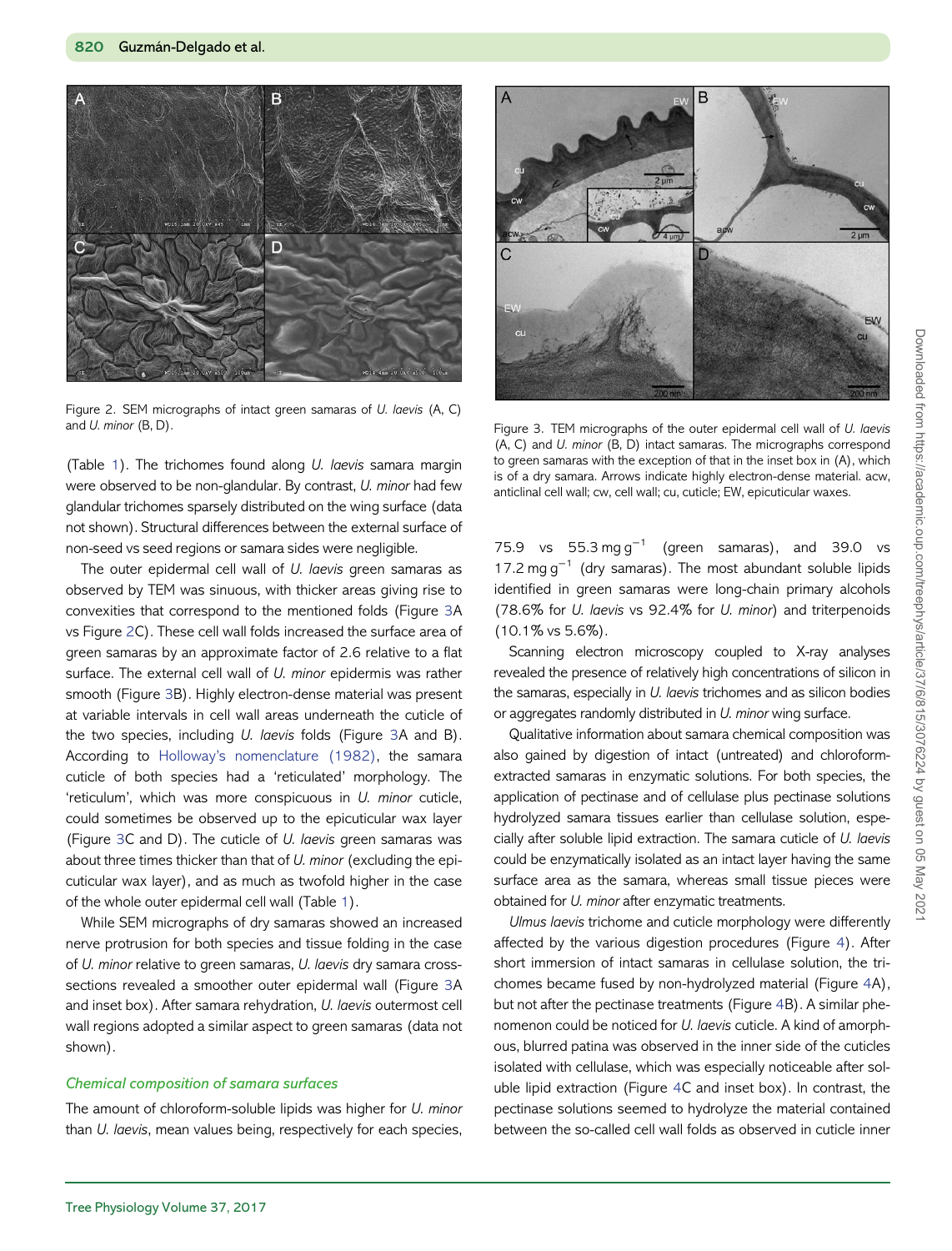<span id="page-6-0"></span>sides (Figure 4B and inset box). The partial tissue digestion led to the observation of the venation pattern in U. laevis samaras, which had a thicker vascular bundle along the margin than those coming from wing inner regions (e.g., Figure 4B). In addition, U. laevis trichomes and some ordinary epidermal cells were found to be physically connected to samara internal tissues (Figure 4B, inset box).

#### Wettability and physico-chemical parameters

The contact angles  $(\theta)$  of drops of water (w), glycerol (g) and diiodomethane (d) deposited onto green and dry U. laevis and U. minor samara wing surfaces are shown in Table 2. Ulmus laevis exhibited higher  $\theta$  values, i.e., lower wettability, for the three liquids than U. minor. For the two species, green surfaces showed similar  $\theta_{w}$  and  $\theta_{q}$ , and lower  $\theta_{d}$ . The  $\theta_{w}$  was the highest for dry samaras. Comparing dry and green samaras,  $\theta_w$  was higher in dry samaras of both species, while  $\theta_{q}$  and  $\theta_{d}$  were higher in dry than green samaras only for U. minor. No significant differences were



Figure 4. SEM and TEM micrographs of U. laevis samaras after cellulase  $(A, C)$  and pectinase  $(B - \text{main box}, D)$  hydrolysis.  $(A, B)$  Effect of 1-day (A) and 2-day (B) digestion periods on intact samaras. (B inset box) Detail of an intact samara showing the epidermal cells and subjacent tissues. (C, D) Inner side of isolated cuticles of intact (main boxes) and chloroform-extracted (inset boxes, ×4.0 k) samaras after 1-month digestion periods. Arrows indicate anticlinal cell walls.

Table 2. Contact angles of water  $(\theta_w)$ , glycerol  $(\theta_q)$  and diiodomethane  $(\theta_d)$  with the wing surface of green and dry samaras of U. laevis and U. minor.

| $\theta_{\rm w}$ (°) | $\theta_{\alpha}$ (°) | $\theta_{\rm d}$ (°) |
|----------------------|-----------------------|----------------------|
| $121.7 + 1.9$ Aa     | $114.3 + 6.7$ Aa      | $79.5 + 6.9$ Aa      |
| $108.7 + 4.9Ba$      | $100.4 + 5.8$ Ba      | $58.4 + 5.9$ Ba      |
| $135.9 + 3.9Ab$      | $126.1 + 5.2$ Aa      | $80.8 + 5.6$ Aa      |
| $123.0 + 5.3Bb$      | $111.5 + 3.5Bb$       | $70.8 + 3.3Bb$       |
|                      |                       |                      |

Data are means  $\pm$  SD;  $n = 30$ . Within columns, values marked with different letters are significantly different for species (A, B) and stage (green vs dry; a, b) according to Duncan's Multiple Range test ( $P \le 0.05$ ).

found between samara sides. Drops of all the liquids remained attached to the surfaces when tilted and even when placed face down, indicating a high adherence of the drops to green and dry samara surfaces.

Table 3 shows the total surface free energy  $(y_s)$  and its components ( $\gamma_s^{\text{LW}}$  and  $\gamma_s^{\text{AB}}$ ), polarity and solubility parameter ( $\delta$ ) of the samara surfaces. All surfaces had a significantly high dispersive component  $(\gamma_s^{\text{LW}})$  contribution as compared with the lower acid–base or non-dispersive component  $(\gamma_{\rm s}^{\rm \, AB})$ . The highest  $\gamma_{\rm s}$ values were found for U. minor samara surfaces, especially for green samaras. Surface polarity approximately ranged between 16% and 17%, for green samaras and between 4% and 3.5% for dry samaras of both species. Therefore, dry samara surfaces had a lower polarity and  $\gamma_{\rm s}^{\rm \, AB}$  component compared with green, hydrated tissues. The highest  $\delta$  was obtained for U. minor green samara surfaces (17.2 MJ<sup>1/2</sup> m<sup>-3/2</sup>), the remaining surfaces having values between 10.7 and 13.0 MJ $^{1/2}$  m<sup>-3/2</sup>.

#### Samara water exchange and net photosynthetic  $CO<sub>2</sub>$  uptake

The water content of readily detached green samaras was similar for both species, attaining values of 5.31  $\pm$  0.34 g g<sup>-1</sup> (*U. laevis*) and 5.34  $\pm$  0.46 g g<sup>-1</sup> (*U. minor*). The average E of *U. laevis* samaras at ~36% RH was more than five times higher than that of U. minor over the first 7 min after removing the samara from the branch. Then,  $U$ . laevis  $E$  experienced a substantial decrease  $(7-20 \text{ min})$  and became similar to the  $E$  of  $U$ . minor, which remained constant over the 20-min measurement period (Table [1](#page-4-0)). In general, U. laevis lost water more rapidly than U. minor at this RH, as derived from the time constant values estimated and water losses recorded for 4 days (Table [1,](#page-4-0) Figure [5](#page-7-0)). For both species, the exponential function fitted water loss data with adjusted  $R^2$  values ranging between 0.9951 and 0.9997. Mean values of  $P_n$  were positive, and did not differ significantly between species, either expressed on a samara DW or projected area basis (Table [1](#page-4-0)).

The increment in water content after 24 h of keeping samaras at  $\sim$ 95% RH was slightly higher for U. laevis than U. minor  $(0.53 \pm 0.01 \text{ vs } 0.45 \pm 0.01 \text{ g g}^{-1})$ . At that time, samaras had attained their maximum hydration capacity under the experimental conditions tested. By contrast, U. laevis samaras increased their water content between two and four times less than

Table 3. Surface free energy per unit area  $(\gamma_s)$  with the corresponding Lifshitz van der Waals ( $\gamma_{\rm s}^{\rm \perp W}$ ) and acid–base ( $\gamma_{\rm s}^{\rm \, AB}$ ) components, polarity and total solubility parameter  $(\delta)$  of the wing surface of green and dry samaras of U. laevis and U. minor.

| Sample               | $\gamma_{\rm s}^{\rm LW}$ | $\gamma_{\rm s}^{\rm AB}$ | $\gamma_{\rm s}$ | Polarity $\delta$ | (mJ m <sup>-2</sup> ) (mJ m <sup>-2</sup> ) (mJ m <sup>-2</sup> ) (%) (MJ <sup>1/2</sup> m <sup>-3/2</sup> ) |
|----------------------|---------------------------|---------------------------|------------------|-------------------|--------------------------------------------------------------------------------------------------------------|
| Green U. laevis 16.8 |                           | 3.3                       | 20.1             | 16.2              | 11.8                                                                                                         |
| Green U. minor 27.6  |                           | 5.7                       | 33.3             | 17.2              | 17.2                                                                                                         |
| Dry U. laevis        | - 16.9                    | O.7                       | 17.7             | 4.1               | 10.7                                                                                                         |
| Dry U. minor 22.1    |                           | O.8                       | 22.9             | 3.5               | 13.0                                                                                                         |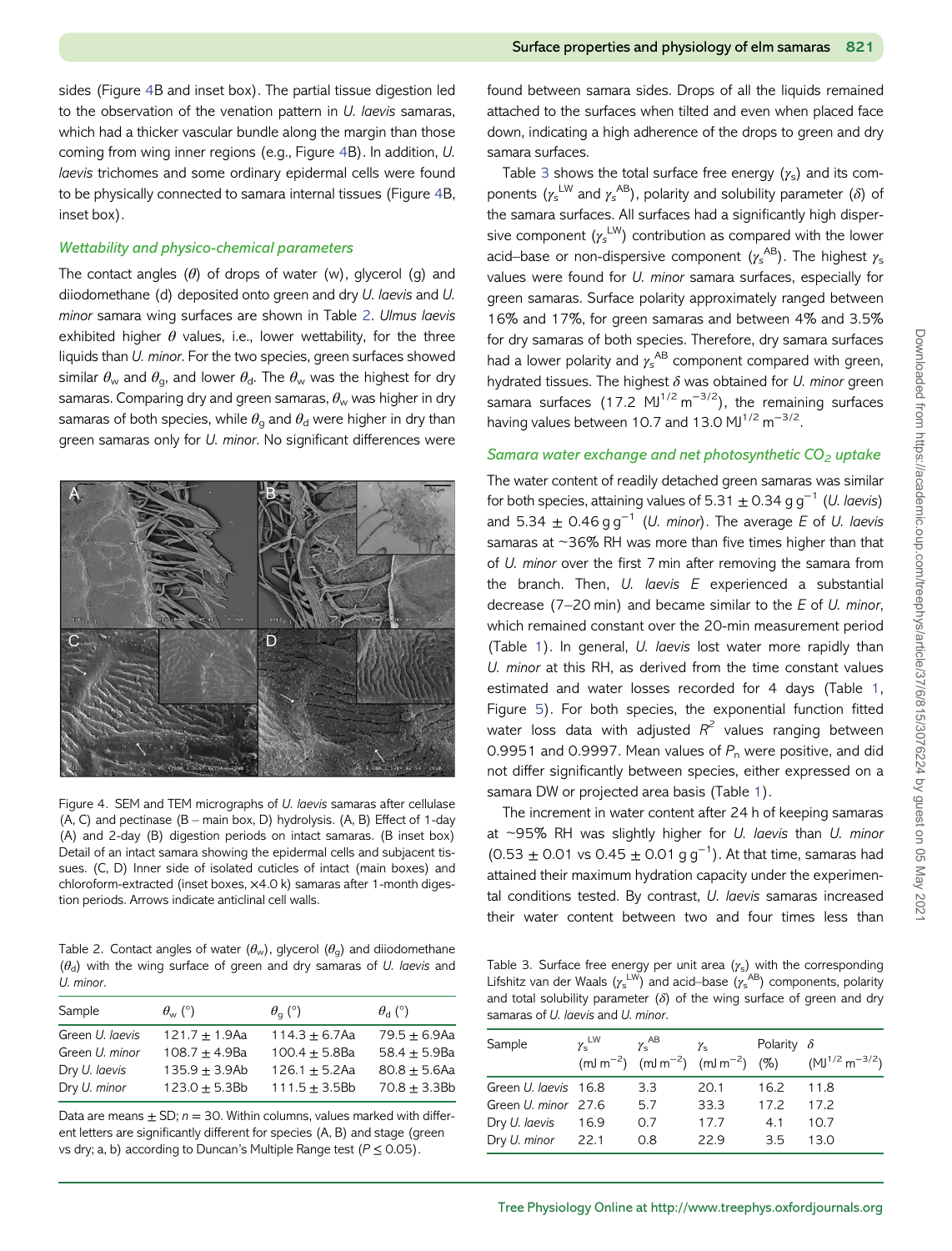<span id="page-7-0"></span>

Figure 5. Time course of water loss in green samaras of U. laevis and U. minor at ~36% RH. Water losses, given as means and standard errors, are relative to samara DW. Ten samples per species were used. The experimental data have been fit with a single exponential decay function (dashed lines).

U. minor after 24 h in contact with liquid water (2.75  $\pm$  0.15 vs 7.86  $\pm$  2.58 g g<sup>-1</sup>). It must be considered that these values were likely to be affected by an undetermined loss of watersoluble compounds.

## Dispersal characteristics: samara floatability and sustentation

Differences in floatability of U. laevis and U. minor dry samaras were found when dropping samaras in the simulated turbulent water regime. After 24 h, all U. minor samaras sunk, whereas at that time only one U. laevis samara had sunk. The remaining U. laevis samaras gradually sunk over 8 days. In contrast, all samaras of both species dropped in still water remained floating on the surface after 8 days. It is worth noting that for both water movement regimes some U. minor samaras started germinating after 72 h. When the experiment ended, all U. minor samaras had germinated whereas none of U. laevis germinated.

Concerning air sustentation, the time samaras took to land on the ground was significantly different between species. Samaras of U. minor took longer to reach the floor (6.37  $\pm$  0.87 s) than those of U. laevis (5.52  $\pm$  1.09 s). The ratio of weight to projected surface area for U. minor and U. laevis was  $4.4 \pm 0.6$  and 6.6  $\pm$  2.4 mg cm<sup>-2</sup>, respectively. Time and weight to surface area ratios were significantly correlated ( $r = -0.8542$ ). No significant differences between species were found concerning the distance from the vertical axis at which the samaras landed.

#### **Discussion**

In this study we examined the surface physico-chemical and physiological features of U. laevis and U. minor samaras, as they may reflect adaptive strategies for successful seed development

and dispersal and further seedling establishment. To the best of our knowledge, elm samara surface properties and water relations have not been analyzed before, and only [Li et al. \(2012\)](#page-11-0) have studied the photosynthetic characteristics of Ulmus pumila samaras.

#### Photosynthetic capacity of elm samaras

The average  $P_n$  value expressed on a projected surface area basis was 1.65 and 1.07  $\mu$ mol m<sup>-2</sup> s<sup>-1</sup> for *U. laevis* and *U. minor*, respectively, which is higher than the values reported for the samaras of other species. [Kenzo et al. \(2003\)](#page-10-0) reported average  $P_n$  in dipterocarp samaras that ranged from 0.26 to  $-1.10$  µmol m<sup>-2</sup> s<sup>-1</sup>. Values for U. laevis and U. minor were positive even if samaras were full and seeds likely actively respiring. Samara  $P_n$  was ~10% of light-saturated area-based  $P_n$  leaf values, and 25% mass-based  $P_n$  leaf values ([Li et al. 2015\)](#page-11-0). By measuring chlorophyll a fluorescence, [Li et al. \(2012\)](#page-11-0) observed that potential quantum yield of photosystem II was comparable in samaras and leaves of U. pumila. High photochemical efficiency and potential for  $CO<sub>2</sub>$ assimilation have been described for other fruits ([Aschan and](#page-10-0) [Pfanz 2003](#page-10-0)), suggesting that low  $P_n$  of samaras might be influenced by low stomatal densities and carboxylation rates. In addition, the occlusion of stomatal pores by lipids, as sometimes observed for the samaras of the two species, and particularly U. minor, has been described to influence leaf  $CO<sub>2</sub>$ exchange and water loss to a different extent among studies (Jeff[ree et al. 1971,](#page-10-0) [Brodribb and Hill 1997,](#page-10-0) [Feild et al. 1998](#page-10-0), [Mohammadian et al. 2007](#page-11-0), [Peguero-Pina et al. 2016\)](#page-11-0). Higher density of open pores in samaras of U. laevis than U. minor could contribute to (non-significantly) higher  $P_n$  per unit projected area in the former species ( $P = 0.073$ ). Moreover, higher samara mass per unit projected area in U. laevis could reflect a higher volume of photosynthesizing cells, and so contribute to higher  $P_n$  on a projected area basis in this species than U. minor, similar to the way leaf thickness controls areabased leaf  $P_n$  across species (e.g., [Niinemets 1999](#page-11-0)). The positive  $CO<sub>2</sub>$  assimilation rates recorded for U. laevis and U. minor samaras suggest that these fruits may contribute to seed growth and, ultimately, to tree carbon economy, as suggested for other species [\(Ashton 1989](#page-10-0), [Peck and Lersten 1991,](#page-11-0) [Li](#page-11-0) [et al. 2015\)](#page-11-0). However, further studies are needed to elucidate interspecific differences in samara  $P_n$  and the consequences for tree carbon economy.

#### Epidermal water flux and hydration of elm samaras

The factors that influence samara water loss may also affect their water absorption. We must, however, consider the potential effect of vapor vs liquid water, and the different water sorption and desorption rates of the cuticle ([Reina et al. 2001\)](#page-11-0), which may additionally vary for other epidermal cell wall regions. The existence of a thicker cuticle in U. laevis samaras does not imply a higher or lower resistance to water loss as previously noted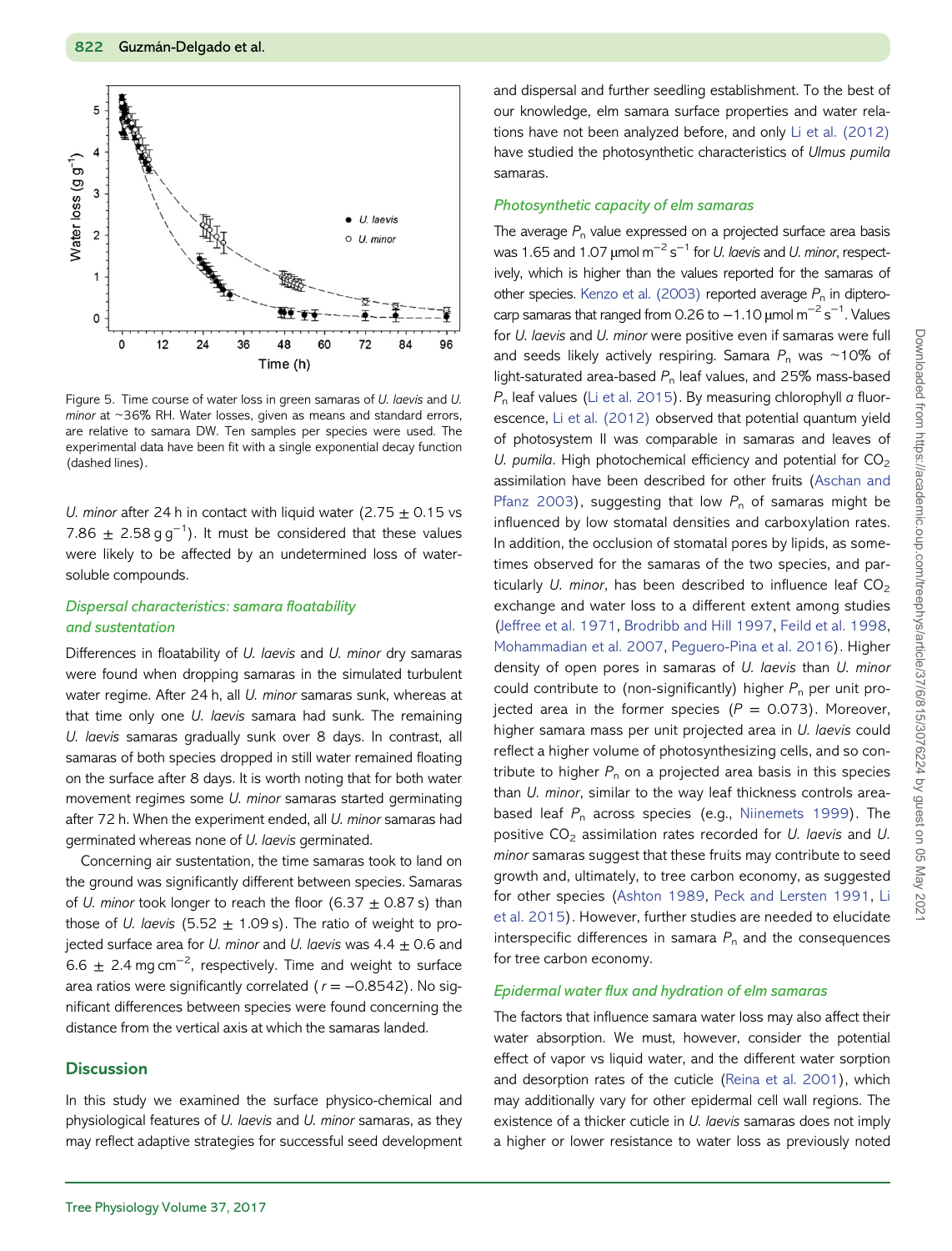([Norris 1974](#page-11-0), [Riederer and Schreiber 2001](#page-11-0), [Fernández et al.](#page-10-0) [2008](#page-10-0)). Other epidermal features such as the ratio of effective to projected surface area (higher in U. laevis) or the type and relative amount and distribution of e.g., pectins or soluble lipids in the cuticle and other cell wall regions may, however, affect water fluxes across the epidermis of both species. In this regard, the higher E values of U. laevis recorded for the first 7-min phase suggest the presence of substantial amounts of water close to samara evaporation sites, possibly within pectin-based gels ([White et al.](#page-11-0) [2014](#page-11-0), Figures [3A](#page-5-0), and [4A](#page-6-0) and C). In contrast, U. minor had lower E since the beginning (until nearly full dehydration) and higher abundance of soluble cuticular lipids, which have been associated with limiting water loss [\(Schönherr 1976,](#page-11-0) [Leide et al. 2007](#page-11-0)).

The enzymatic digestion of U. laevis samaras allowed us to identify the presence of pectins in the inner cuticle surface, as also derived from TEM microscopic observations. Moreover, the effect of cellulase digestion on the cuticle and trichomes of this species (Figure [4A](#page-6-0) and C) may be associated with the cross-linking of shallow, water-insoluble pectins with other cuticular chemical constituents (chiefly those remaining after chloroform extraction in the case of cuticles). This may provide evidence for the interaction between pectins and cutin monomers, and other lipidic cuticle constituents as recently described by [Guzman-Puyol et al. \(2015\).](#page-10-0) These authors suggest a role of cell wall polysaccharides in the process of cutin biosynthesis and provided in vitro evidence for the chemical interactions between pectins and cutin monomers. However, other non-lipidic cuticle compounds may also be involved in such cross-links (e.g., mineral elements, [Guzmán-](#page-10-0)[Delgado et al. 2016\)](#page-10-0).

The isolation of U. laevis cuticles and of U. minor small epidermal pieces after the prolonged enzymatic digestion process to which samaras were subjected reflects differences in the permeability to liquid water of the cuticles and neighboring cell wall regions between the two species [\(Guzmán et al. 2014](#page-10-0)a). Moreover, the arrangement of chemical constituents of U. laevis outermost cell wall regions (including the cuticle; [Fernández et al.](#page-10-0) [2016](#page-10-0)) varied with tissue hydration stage, as derived from the recovery of cell wall folds after samara rehydration (Figure [3A](#page-5-0)). The potential interaction of water with pectins and the subsequent pectin hydration and expansion process may be associated with this variation, as revealed by nuclear magnetic resonance studies performed with onion and Arabidopsis thaliana cell walls [\(Ha et al.](#page-10-0) [1997](#page-10-0), [White et al. 2014](#page-11-0)). Nevertheless, an improved knowledge on cuticle structure, chemical composition and their relationship is needed to interpret such differences ([Fernández et al. 2016](#page-10-0)).

Samaras of both species absorbed water through the epidermis even under non-saturated vapor conditions (~95% RH) with U. laevis attaining a slightly higher absorption capacity. Ulmus laevis trichomes, which may contain significant amounts of pectins, could constitute an uptake pathway for water, as suggested for other species and organs (e.g., [Reyes-García et al. 2012,](#page-11-0) [Fernández et al. 2014](#page-10-0)b, [Pina et al. 2016\)](#page-11-0). Trichomes were

additionally found to be physically connected to vascular bundles, either directly or by means of mesophyll cells, which may allow fast water exchange between these tissues ([Zwieniecki et al.](#page-11-0) [2007](#page-11-0)). This will contribute to samara hydration and dehydration and to their development and dispersal, respectively.

# Physico-chemical properties of samara surfaces and liquid water interactions

Most studies performed during the last decades on plant surface– liquid interactions focused on the influence of surface morphology, as well as on the functionality of water repellence with only limited emphasis on chemical features (e.g., [Brewer and Nuñez](#page-10-0) [2007](#page-10-0), [Rosado and Holder 2013\)](#page-11-0). The low vs high degree of wettability of samara surfaces for the mainly polar (water and glycerol) vs apolar (diiodomethane) liquids, along with droplet adherence, may suggest that chemical interactions between the liquids and microscopic surface areas having contrasting properties occur. The influence of air bubbles as an additional fluid phase at the samara surface–liquid interface on samara wettability and adherence must be also considered. The solubility parameter  $(\delta)$ of U. minor green samara surface is in the range of that of model epicuticular waxes (between 16 and 17 MJ<sup>1/2</sup> m<sup>-3/2</sup>, [Khayet and](#page-10-0) [Fernández 2012\)](#page-10-0), which reflects the influence of wax chemical composition on liquid behavior. An increased roughness may lead to low δ ([Khayet and Fernández 2012](#page-10-0), [Fernández et al. 2014](#page-10-0)b, [Fernández and Khayet 2015\)](#page-10-0), as it could be reckoned for dry samaras of U. minor and for green and dry samaras of U. laevis (Table [3\)](#page-6-0). A similar phenomenon was observed for the total surface free energy  $(y_s)$ , which was mainly influenced by the dispersive component. In this regard, U. laevis cell wall nano-folds increased surface roughness and contribute to reduce the wett-ability [\(Koch and Barthlott 2009\)](#page-10-0),  $\delta$  and  $\gamma_s$  values of this species as compared with U. minor. The lower polarity of dry samara surfaces indicates a significantly low degree of potential polar and hydrogen-bonding interactions as compared with green samaras. Such surface features may be beneficial, for instance to prevent the immediate water absorption by the seed, thus facilitating longer dispersal distances.

#### Ecophysiological implications

The structural and chemical features of U. laevis and U. minor samara surfaces and the physiological parameters reported in this study can provide information on the significance of reproductive organs in relation to environmental interactions, and eventually on species ecology. The functionality of low surface wettability and high water adhesion has been addressed in few studies chiefly performed with pubescent leaves ([Brewer et al.](#page-10-0) [1991,](#page-10-0) [Brewer and Smith 1994,](#page-10-0) [1997\)](#page-10-0), with the basis for this phenomenon remaining unclear so far ([Teisala et al. 2011\)](#page-11-0). Fewer studies have focused on fruit surfaces, and this is one of few attempts to link surface–water interactions to fruit and seed ecological processes (see also [Fernández et al. 2011](#page-10-0)).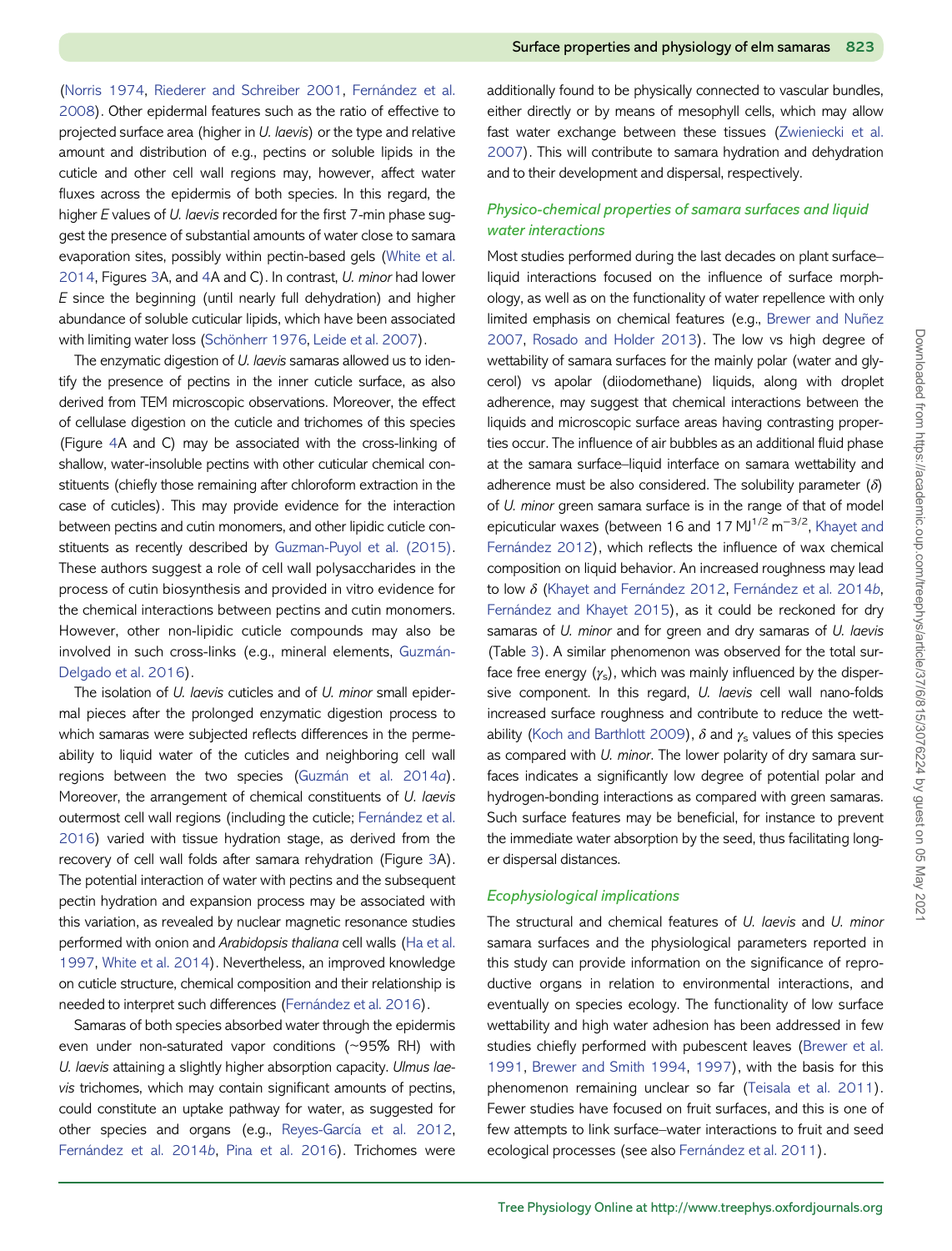<span id="page-9-0"></span>The adherence of water to the surface of the samaras will allow the deposition and retention of atmospheric water (e.g., rain, fog, dew). This phenomenon may facilitate the hydration of the samaras via the epidermis and, as suggested for other lowwettable plant surfaces, may reduce plant transpiration [\(Ritter](#page-11-0) [et al. 2009](#page-11-0)), while increasing photosynthetic rates ([Smith and](#page-11-0) [McClean 1989,](#page-11-0) [Hanba et al. 2004](#page-10-0), [Simonin et al. 2009,](#page-11-0) [Urrego-](#page-11-0)[Pereira et al. 2013](#page-11-0)). By contrast, [Brewer and Smith \(1994\)](#page-10-0) found a decrease in the photosynthesis and yield of soybeans after artificial misting, which may be associated with the specific degrees of leaf wettability and water adhesion of the plants analyzed. The roughness and specific chemical composition of samara surfaces may limit the interference of surface deposited water with vapor fluxes across the epidermis; this can be particularly the case for U. laevis cell wall folds, which may entrap water drops, thus not impeding  $CO<sub>2</sub>$  fluxes across stomatal pores. Nonetheless, the relationship between plant surface physico-chemistry, liquid interactions and matter exchange deserves further studies.

The photosynthetic and epidermal water absorption capacity of the samaras, along with the potential improvement of samara and tree physiological status as influenced by samara surface–water interactions, may be of greater importance in the case of U. minor due to the late appearance of leaf canopy. The cuticle of U. minor has a relatively high abundance of soluble waxes. Without the presence of leaves, this may be interpreted as a faster and more metabolically cost-effective strategy for protection against abiotic stresses such as desiccation or excessive irradiance, in contrast to developing the more complex cuticle intuited for U. laevis ([Fernández et al. 2014](#page-10-0)a), whose samaras develop at the same time as leaves. Differences between the two species in water loss rates may reflect the less conservative water-use character of U. laevis than U. minor, which is in line with the higher drought tolerance of U. minor and each species niche. Future works evaluating xylem water potential and non-structural carbohydrates, together with samara biomass per tree and seasonality in water and  $CO<sub>2</sub>$ exchange, will help to assess the importance of samara water and carbon exchange for tree performance.

The decrease in wettability and polarity of dry samara surfaces relative to green surfaces may reduce water absorption rates and hence contribute to samara dispersal until reaching suitable conditions for germination. The lower wettability of U. laevis samaras as compared with U. minor is consistent with their higher floatability and may reflect an adaptation to hydrochory. The wing roughness and especially the trichomes of U. laevis samara margin may function not only to enhance atmospheric water absorption, but also to promote samara floatability, even on turbulent water regimes. The trichomes might generate a significant upward force through surface tension when in contact with liquid water, as proposed for the trichome-fringed corollas of Nymphoides flowers, this interaction being interpreted as an adaptation to an aquatic environment (Armstrong 2002). Moreover, in a similar way to the hair on willow fruits [\(Seiwa et al. 2008](#page-11-0)), U. laevis trichomes may also contribute

to a directed dispersal facilitating seed deposition in adequate niches for their germination. Samaras of U. laevis showed higher ratio of weight to projected surface area and weight increment under high RH conditions, which may facilitate the landing of the samaras close to the mother tree, where chances of reaching a water lamina may increase due to the species' tendency to grow in riverbeds. By contrast, the lower values recorded for U. minor may favor longer wind dispersal distances, and enable the samaras to reach adequate regeneration sites within the floodplain. These results are also consistent with a greater air sustentation of U. minor than U. laevis samaras, and with a faster germination when samaras are in contact with liquid water.

In conclusion, the capacity of  $U$ . laevis and  $U$ . minor samaras to assimilate  $CO<sub>2</sub>$  and absorb water through the epidermis, which is potentially enhanced by specific surface properties, may contribute to their self-maintenance. The surface properties of the samaras may additionally facilitate seed dispersal preferentially by water for U. laevis and air for U. minor, and so the colonization of suitable niches for the species. Further studies with samaras at selected developmental stages will be required to better understand the functional significance of these fruits as a model of photosynthetic and reproductive plant organs, and the reproductive biology and ecology of elms.

#### Acknowledgments

The authors are grateful to Salustiano Iglesias and David León (Spanish Ministry of Agriculture, Food and Environment, MAGRAMA) and officials from MAGRAMA for the maintenance of the Spanish Elm Breeding Program, to Jorge Domínguez (Tragsa) for his support on material collection and field measurements, and to Ramiro Martínez (Novozymes) for providing free enzyme samples.

# Conflict of interest

None declared.

#### Funding

This work was supported by the Spanish Ministry of Economy and Competitiveness (MINECO, Project AGL2012-35580). P.G.-D. is currently supported by a 'Emilio González Esparcia' scholarship. J.R.-C. is currently supported by a 'Ramón y Cajal' contract (MINECO) co-financed by the European Social Fund.

#### **References**

- Andolfillo T, di Bisceglie P, Urso T (2002) Minimum cuticular conductance and cuticle features of Picea abies and Pinus cembra needles along an altitudinal gradient in the Dolomites (NE Italian Alps). Tree Physiol 22:479–487.
- Armstrong JE (2002) Fringe Science: are the corollas of Nymphoides (Menyanthaceae) flowers adapted for surface tension interactions? Am J Bot 89:362–365.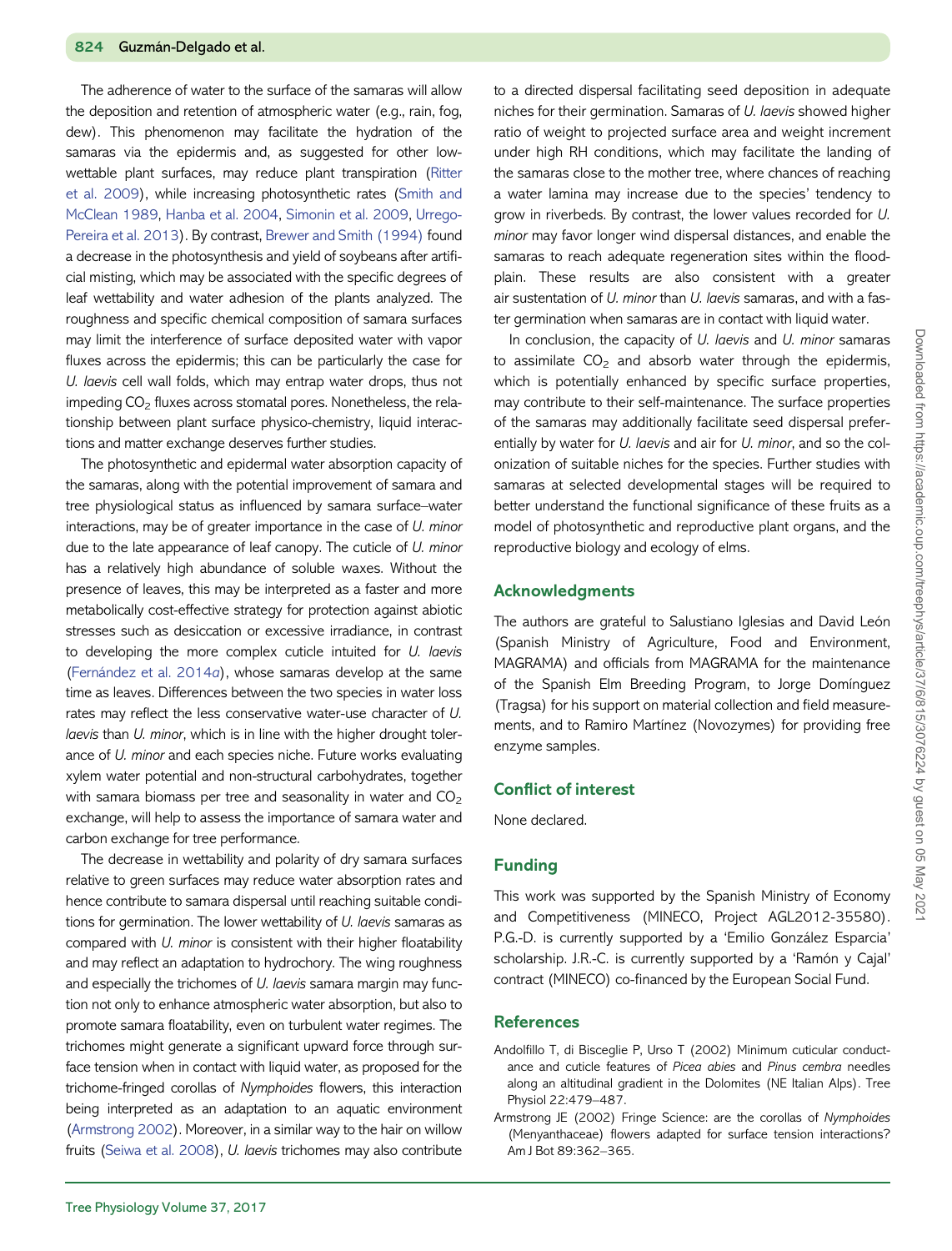- <span id="page-10-0"></span>Aryal B, Neuner G (2010) Leaf wettability decreases along an extreme altitudinal gradient. Oecologia 162:1–9.
- Aschan G, Pfanz H (2003) Non-foliar photosynthesis a strategy of additional carbon acquisition. Flora 198:81–97.
- Ashton PS (1989) Dipterocarp reproductive biology. In: Lieth H, Werger MJA (eds) Tropical rain forest ecosystems. Elsevier, Amsterdam, pp 219–240.
- Berry ZC, White JC, Smith WK (2014) Foliar uptake, carbon fluxes and water status are affected by the timing of daily fog in saplings from a threatened cloud forest. Tree Physiol 34:459–470.
- Boucher JF, Munson AD, Bernier PY (1995) Foliar absorption of dew influences shoot water potential and root growth in Pinus strobus seedlings. Tree Physiol 15:819–823.
- Boyer JS (2015) Turgor and the transport of  $CO<sub>2</sub>$  and water across the cuticle (epidermis) of leaves. J Exp Bot 66:2625–2633.
- Breshears DD, McDowell NG, Goddard KL, Dayem KE, Martens SN, Meyer CW, Brown KM (2008) Foliar absorption of intercepted rainfall improves woody plant water status most during drought. Ecology 89:41–47.
- Brewer CA, Nuñez CI (2007) Patterns of leaf wettability along an extreme moisture gradient in western Patagonia, Argentina. Int J Plant Sci 168:555–562.
- Brewer CA, Smith WK (1994) Influence of simulated dewfall on photosynthesis and yield in soybean isolines (Glycine max [L.] merr. cv Williams) with different trichome densities. Int J Plant Sci 155:460–466.
- Brewer CA, Smith WK (1997) Patterns of leaf surface wetness for montane and subalpine plants. Plant Cell Environ 20:1–11.
- Brewer CA, Smith WK, Vogelmann TC (1991) Functional interaction between leaf trichomes, leaf wettability and the optical properties of water droplets. Plant Cell Environ 14:955–962.
- Brodribb T, Hill RS (1997) Imbricacy and stomatal wax plugs reduce maximum leaf conductance in Southern Hemisphere conifers. Aust J Bot 45:657–668.
- Buckley TN (2016) Stomatal responses to humidity: has the 'black box' finally been opened? Plant Cell Environ 39:482–484.
- Burkhardt J, Basi S, Pariyar S, Hunsche M (2012) Stomatal penetration by aqueous solutions – an update involving leaf surface particles. New Phytol 196:774.
- Damour G, Simonneau T, Cochard H, Urban L (2010) An overview of models of stomatal conductance at the leaf level. Plant Cell Environ 33: 1419–1438.
- Eller CB, Lima AL, Oliveira RS (2016) Cloud forest trees with higher foliar water uptake capacity and anisohydric behavior are more vulnerable to drought and climate change. New Phytol 211:489–501.
- Farquhar GD, Ehleringer JR, Hubick KT (1989) Carbon isotope discrimination and photosynthesis. Annu Rev Plant Biol 40:503–537.
- Feild TS, Zwieniecki MA, Donoghue MJ, Holbrook NM (1998) Stomatal plugs of Drimys winteri (Winteraceae) protect leaves from mist but not drought. Proc Natl Acad Sci USA 95:14256–14259.
- Fernández V, Eichert T (2009) Uptake of hydrophilic solutes through plant leaves: current state of knowledge and perspectives of foliar fertilization. Crit Rev Plant Sci 28:36–68.
- Fernández V, Khayet M (2015) Evaluation of the surface free energy of plant surfaces: toward standardizing the procedure. Front Plant Sci 6:510.
- Fernández V, Eichert T, del Río V, López-Casado G, Heredia-Guerrero JA, Abadía A, Heredia A, Abadía J (2008) Leaf structural changes associated with iron deficiency chlorosis in field-grown pear and peach: physiological implications. Plant Soil 311:161–172.
- Fernández V, Khayet M, Montero-Prado P et al. (2011) New insights into the properties of pubescent surfaces: peach fruit as model. Plant Physiol 156:2098–2108.
- Fernández V, Guzmán P, Peirce CAE, McBeath TM, Khayet M, McLaughlin MJ (2014a) Effect of wheat phosphorus status on leaf surface properties and permeability to foliar applied phosphorus. Plant Soil 384:7–20.
- Fernández V, Sancho-Knapik D, Guzmán P et al. (2014b) Wettability, polarity, and water absorption of holm oak leaves: Effect of leaf side and age. Plant Physiol 166:168–180.
- Fernández V, Guzmán-Delgado P, Graça J, Santos S, Gil L (2016) Cuticle structure in relation to chemical composition: re-assessing the prevailing model. Front Plant Sci 7:427.
- Fowkes FM (1963) Additivity of intermolecular forces at interfaces. I. Determination of the contribution to surface and interfacial tensions of dispersion forces in various liquids. J Phys Chem 67: 2538–2541.
- Goldsmith GR, Bentley LP, Shenkin A et al. (2016) Variation in leaf wettability traits along a tropical montane elevation gradient. New Phytol. [doi:10.1111/nph.14121](http://dx.doi.org/10.1111/nph.14121).
- Gouvra E, Grammatikopoulos G (2003) Beneficial effects of direct foliar water uptake on shoot water potential of five chasmophytes. Can J Bot 81:1278–1284.
- Guzmán P, Fernández V, García ML, Khayet M, Fernández A, Gil L (2014a) Localization of polysaccharides in isolated and intact cuticles of eucalypt, poplar and pear leaves by enzyme-gold labelling. Plant Physiol Biochem 76:1–6.
- Guzmán P, Fernández V, Graça J, Cabral V, Kayali N, Khayet M, Gil L (2014b) Chemical and structural analysis of Eucalyptus globulus and E. camaldulensis leaf cuticles: a lipidized cell wall region. Front Plant Sci 5:481.
- Guzmán-Delgado P, Graça J, Cabral V, Gil L, Fernández V (2016) The presence of cutan limits the interpretation of cuticular chemistry and structure: Ficus elastica leaf as an example. Physiol Plant 157: 205–220.
- Guzman-Puyol S, Benítez JJ, Domínguez E, Bayer IS, Cingolani R, Athanassiou A, Heredia A, Heredia-Guerrero JA (2015) Pectin-lipid self-assembly: influence on the formation of polyhydroxy fatty acids nanoparticles. Plos One 10:e0124639.
- Ha MA, Apperley DC, Jarvis MC (1997) Molecular rigidity in dry and hydrated onion cell walls. Plant Physiol 115:593–598.
- Hanba YT, Moriya A, Kimura K (2004) Effect of leaf surface wetness and wettability on photosynthesis in bean and pea. Plant Cell Environ 27: 413–421.
- Hancock BC, York P, Rowe RC (1997) The use of solubility parameters in pharmaceutical dosage form design. Int J Pharm 148:1–21.
- Hansen CM (2004) 50 Years with solubility parameters-past and future. Prog Org Coat 51:77–84.
- Hildebrand JH (1949) A critique of the theory of solubility of nonelectrolytes. Chem Rev 44:37–45.
- Holloway PJ (1970) Surface factors affecting the wetting of leaves. Pestic Sci 1:156–163.
- Holloway PJ (1982) Structure and histochemistry of plant cuticular membrane: an overview. In: Cutler DF, Alvin KL, Price CE (eds) The plant cuticle, Linnean Society Symposium Series Vol. 10. Academic Press, London, pp 1–32.
- Jeffree CE, Johnson RPC, Jarvis PG (1971) Epicuticular wax in the stomatal antechamber of Sitka spruce and its effects on the diffusion of water vapour and carbon dioxide. Planta 98:1–10.
- Kenzo T, Ichie T, Ninomiya I, Koike T (2003) Photosynthetic activity in seed wings of Dipterocarpaceae in a masting year: Does wing photosynthesis contribute to reproduction? Photosynthetica 41:551–557.
- Khayet M, Fernández V (2012) Estimation of the solubility parameter of model plant surfaces and agrochemicals: a valuable tool for understanding plant surface interactions. Theor Biol Med Mod 9:45.
- Khayet M, Vazquez Alvarez M, Khulbe KC, Matsuura T (2007) Preferential surface segregation of homopolymer and copolymer blend films. Surface Sci 601:885–895.
- Koch K, Barthlott W (2009) Superhydrophobic and superhydrophilic plant surfaces: an inspiration for biomimetic materials. Philos Trans R Soc A 367:1487–1509.